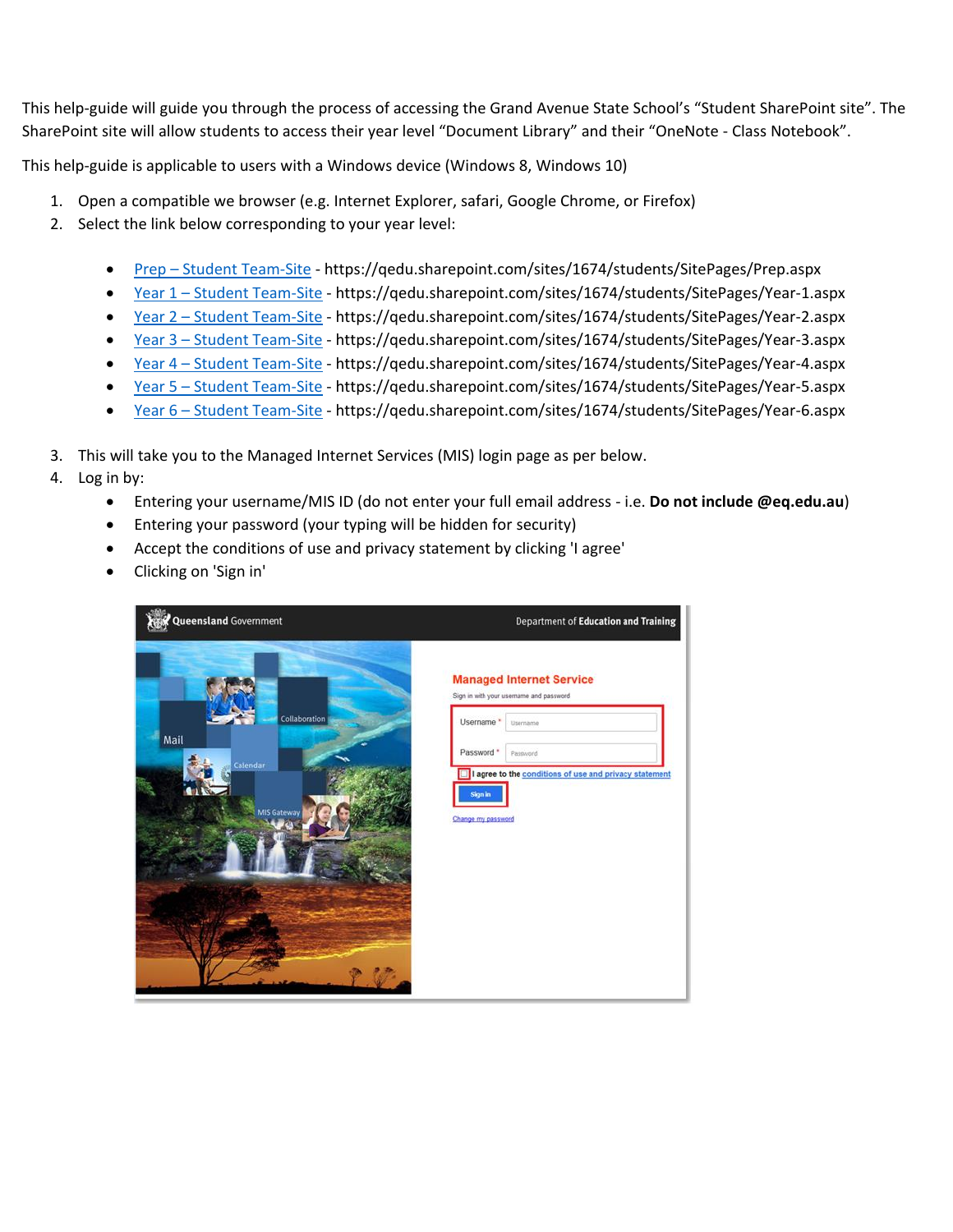- 5. If you are unable to sign in (e.g. Incorrect password, Account lockout or Account disabled) Please contact your classroom teacher.
- 6. You will be taken to your year level SharePoint Team-Site.

**Note:** In this example, the "Year 1 Student Team-Site" was selected, your screen might look slightly different if you have gone to a different year level Team-Site.

|                                                          |                                                                                                  |              |                                   | $- 0$                           | 门<br>X<br>- ۹                                  |
|----------------------------------------------------------|--------------------------------------------------------------------------------------------------|--------------|-----------------------------------|---------------------------------|------------------------------------------------|
| $\leftarrow$<br>S <sup>p</sup> Year                      | https://gedu.sharepoint.com/sites/1674/students/sitepages/Year-1.aspx<br>$\times$                |              |                                   | Search                          | ∩☆※◎                                           |
| <b>RAY Queensland Government</b><br>m                    | <b>SharePoint</b>                                                                                |              |                                   |                                 | $\overline{\phantom{0}}$<br>$\Omega$<br>Ø<br>ĥ |
| <b>Crast</b> Autrice<br>⊙ Rabing ~ Our<br>Colladog ~ Bap | Grand Avenue: Students                                                                           |              |                                   |                                 | ★ Following Le Share                           |
| O Search this site                                       | + New $\vee$ $\blacksquare$ Send by email $\blacktriangleright$ Promote $\clubsuit$ Page details |              |                                   |                                 | Published 03/04/2020<br>$\mathscr O$ Edit      |
| Home                                                     |                                                                                                  |              |                                   |                                 |                                                |
| $\vee$ Prep                                              |                                                                                                  |              |                                   |                                 |                                                |
| $\vee$ Year 1                                            |                                                                                                  |              |                                   | <b>Year 1: Student Teamsite</b> |                                                |
| $\vee$ Year 2                                            |                                                                                                  |              |                                   |                                 |                                                |
| $\vee$ Year 3                                            |                                                                                                  |              |                                   |                                 |                                                |
| $\vee$ Year 4                                            |                                                                                                  |              |                                   |                                 |                                                |
| $\vee$ Year 5                                            | OneNote: Class Notebooks                                                                         |              |                                   |                                 |                                                |
| $\vee$ Year 6                                            | Year 1A<br>嘔                                                                                     | Year 1B<br>喕 | Year 1C<br>啯                      | Year 1D<br>哂                    |                                                |
| <b>Student Documents</b>                                 |                                                                                                  |              |                                   |                                 |                                                |
| <b>Help Guides</b>                                       | Year 1E<br>啯                                                                                     | Year 1F<br>啯 | Year 1G<br>啯                      | Year 1H<br>啯                    |                                                |
| Recycle bin                                              |                                                                                                  |              |                                   |                                 |                                                |
| Edit                                                     |                                                                                                  |              |                                   |                                 |                                                |
|                                                          | Quick Links:                                                                                     |              |                                   |                                 |                                                |
|                                                          | Year 1 Documents                                                                                 | Mathletics   | Reading Eggs<br>$\frac{131}{220}$ |                                 |                                                |
|                                                          |                                                                                                  |              |                                   |                                 |                                                |
|                                                          |                                                                                                  |              |                                   |                                 |                                                |
|                                                          |                                                                                                  |              |                                   |                                 | $\checkmark$                                   |

- 7. At this point, it is a good opportunity to bookmark/save this page.
	- Internet Explorer:
		- i. Go to the page you want to bookmark/add to your favourites.
		- ii. Click Favorites in the top menu bar then Add to Favorites.
		- iii. The Add Favorite dialogue box appears. The title from the web page will be in the name box. Click the Create In button if your dialogue box does show a list.
		- iv. Now you have 3 options:
			- 1. You can click Ok to add to the general list or
			- 2. Click one of your existing folders then click Ok or
			- 3. Click New Folder to create a new folder to put the link in See
	- Google Chrome:
		- i. Go to the page you want to bookmark/add to your favourites.
		- ii. Click the star on the right edge of the address bar. A bookmark will be automatically created.
		- iii. A pop-up box will appear where you can customize the bookmark. You can rename the bookmark and choose which bookmark folder in which to store it.